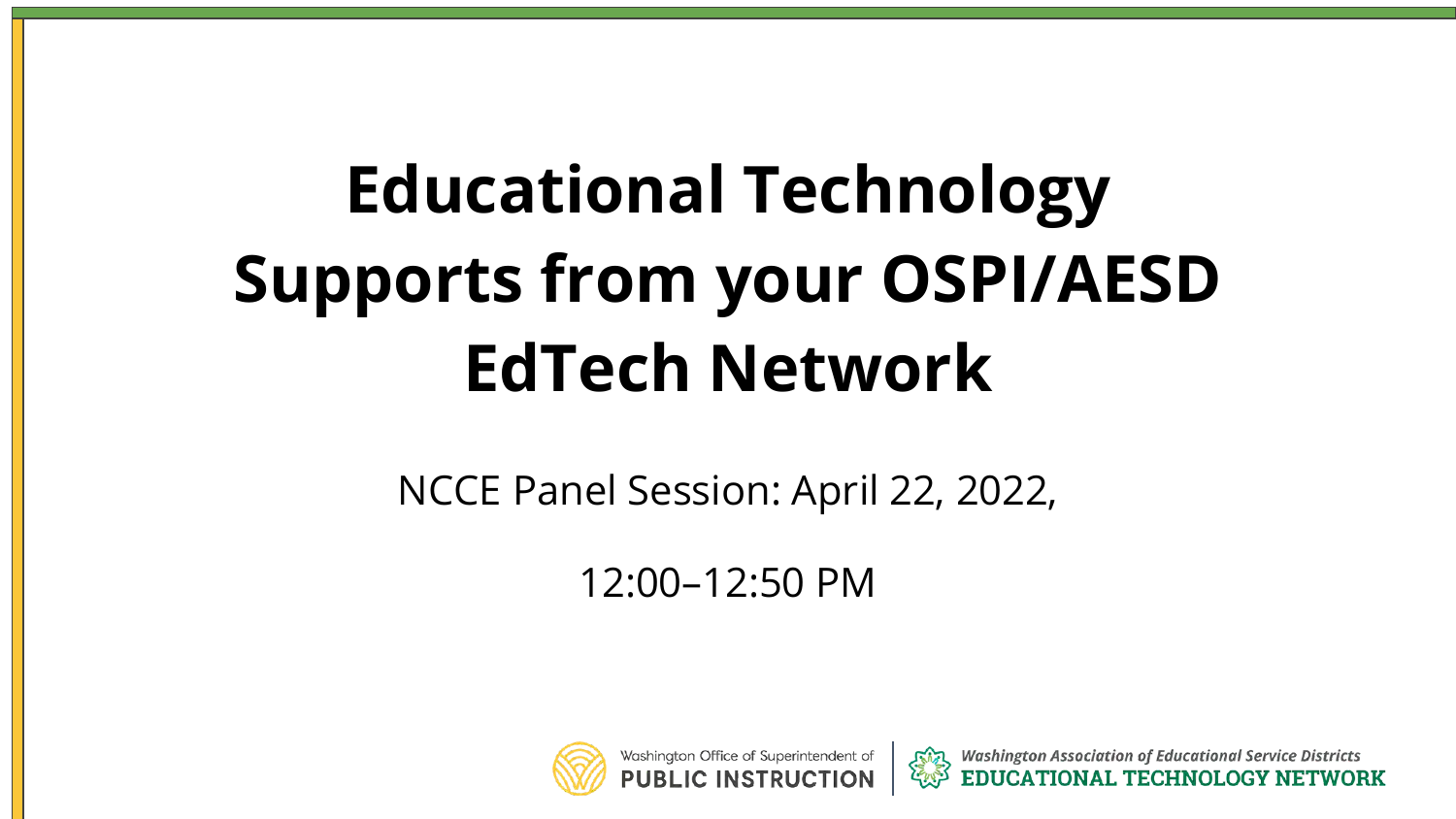# **Honoring Native Lands**



*To learn more:* WA Office of Superintendent of Public Instruction – *[Office of Native](https://www.k12.wa.us/student-success/access-opportunity-education/native-education)  Education*



Washington Association of Educational Service Districts<br> **EDUCATIONAL TECHNOLOGY NETWORK**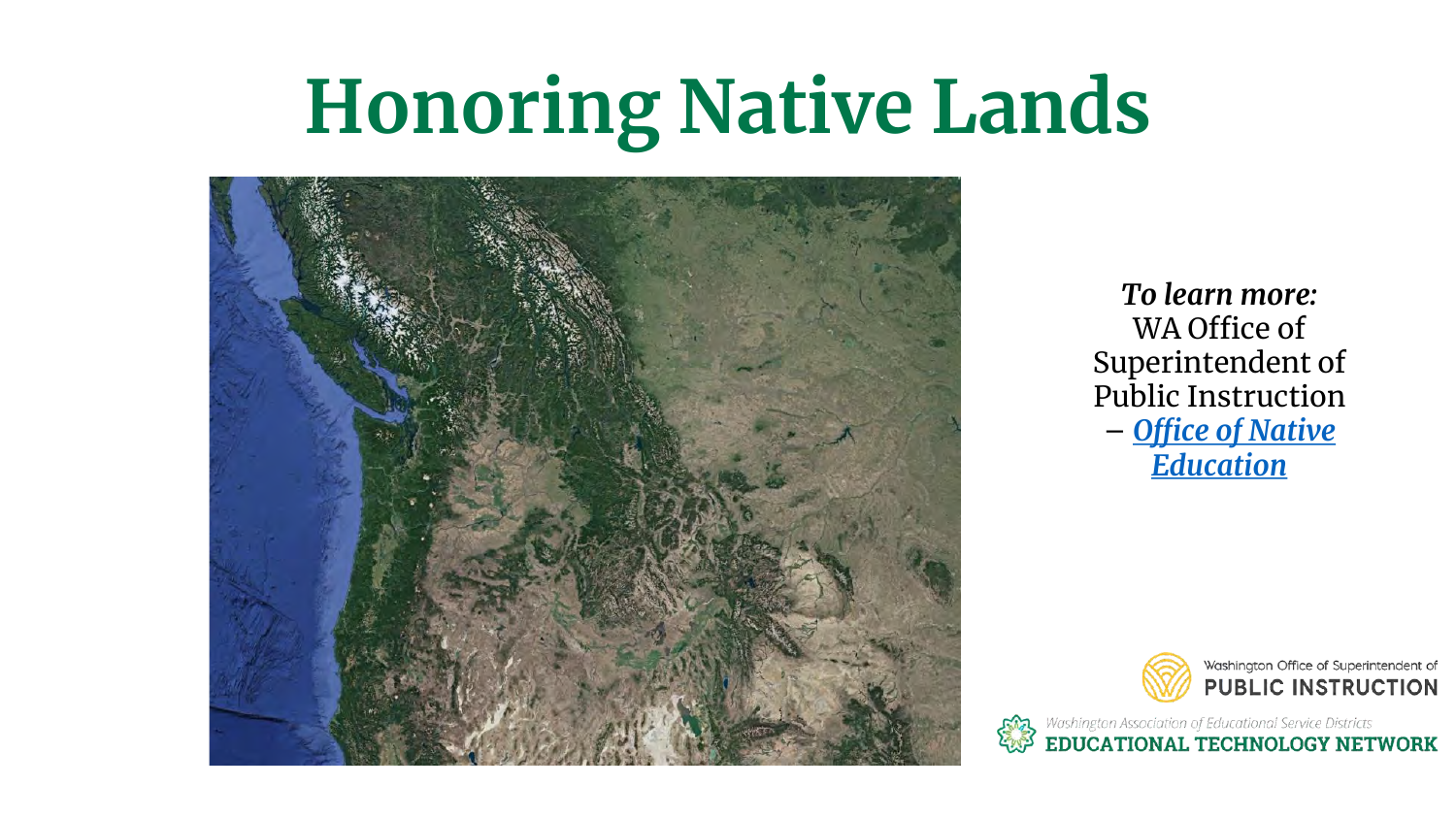## OSPI EdTech Team

#### **EdTech Director: Bre Urness-Straight**

bre.urness-straight@k12.wa.us

**Digital Equity and Inclusion Program Supervisor: KC Merchant**  kc.merchant@k12.wa.us

**Media Literacy and Digital Citizenship Supervisor: Lesley James**  lesley.james@k12.wa.us

**Federal Ed Funding Optimization Program Specialist: Ana Ketch**  ana.ketch@k12.wa.us

#### **Grant Consultant: Malory Graham**

Please contact Program Supervisors for more information.

#### **Administrative Assistant: Lauren Honemann**

[lauren.honemann@k12.wa.us](mailto:lauren.honemann@k12.wa.us)







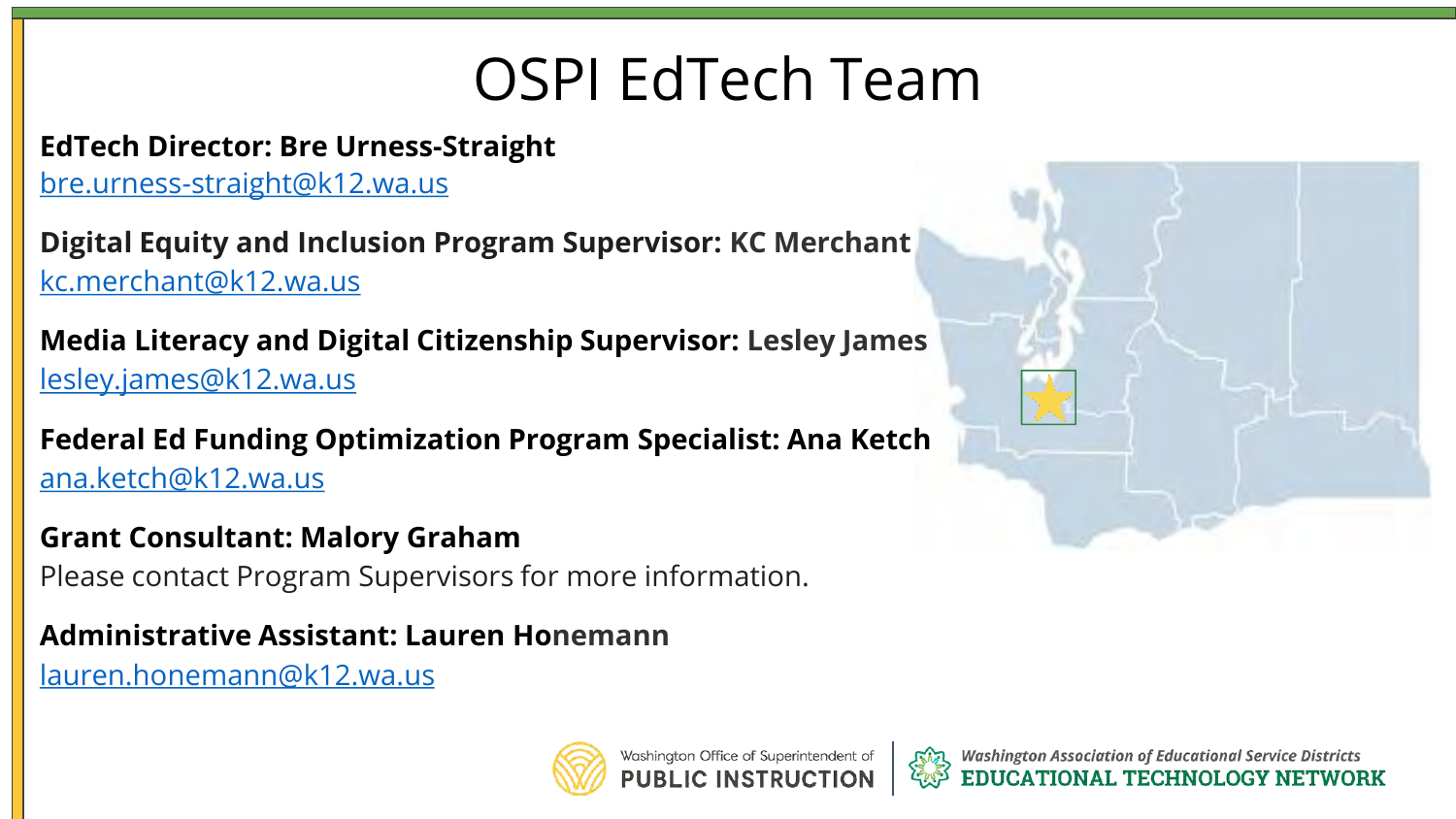#### **WA State Educational Technology & Procurement Supports** OSPI & AESD Network

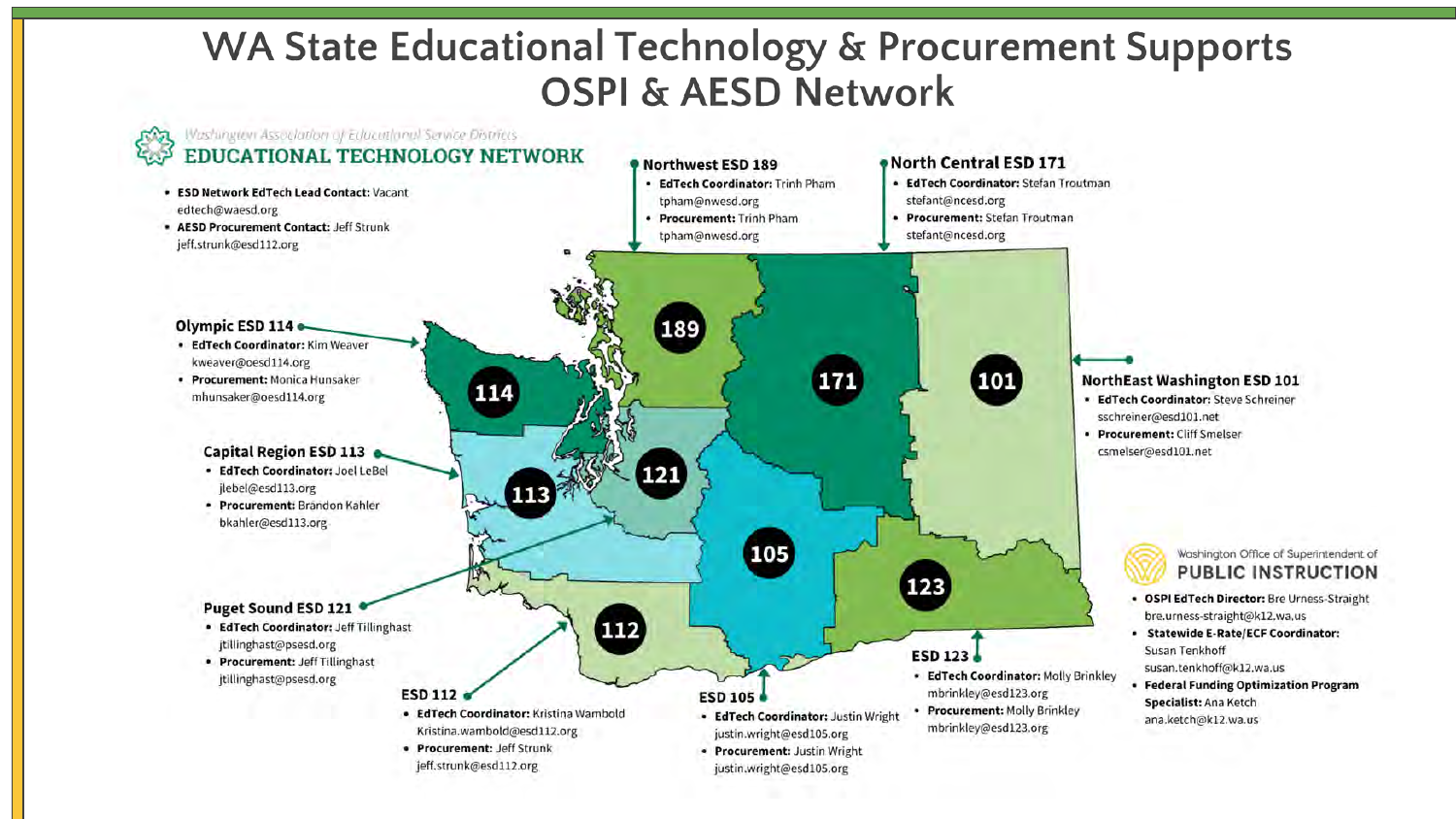



Washington Office of Superintendent of **PUBLIC INSTRUCTION** 



*Com Washington Association of Educational Service Districts*<br>
EDUCATIONAL TECHNOLOGY NETWORK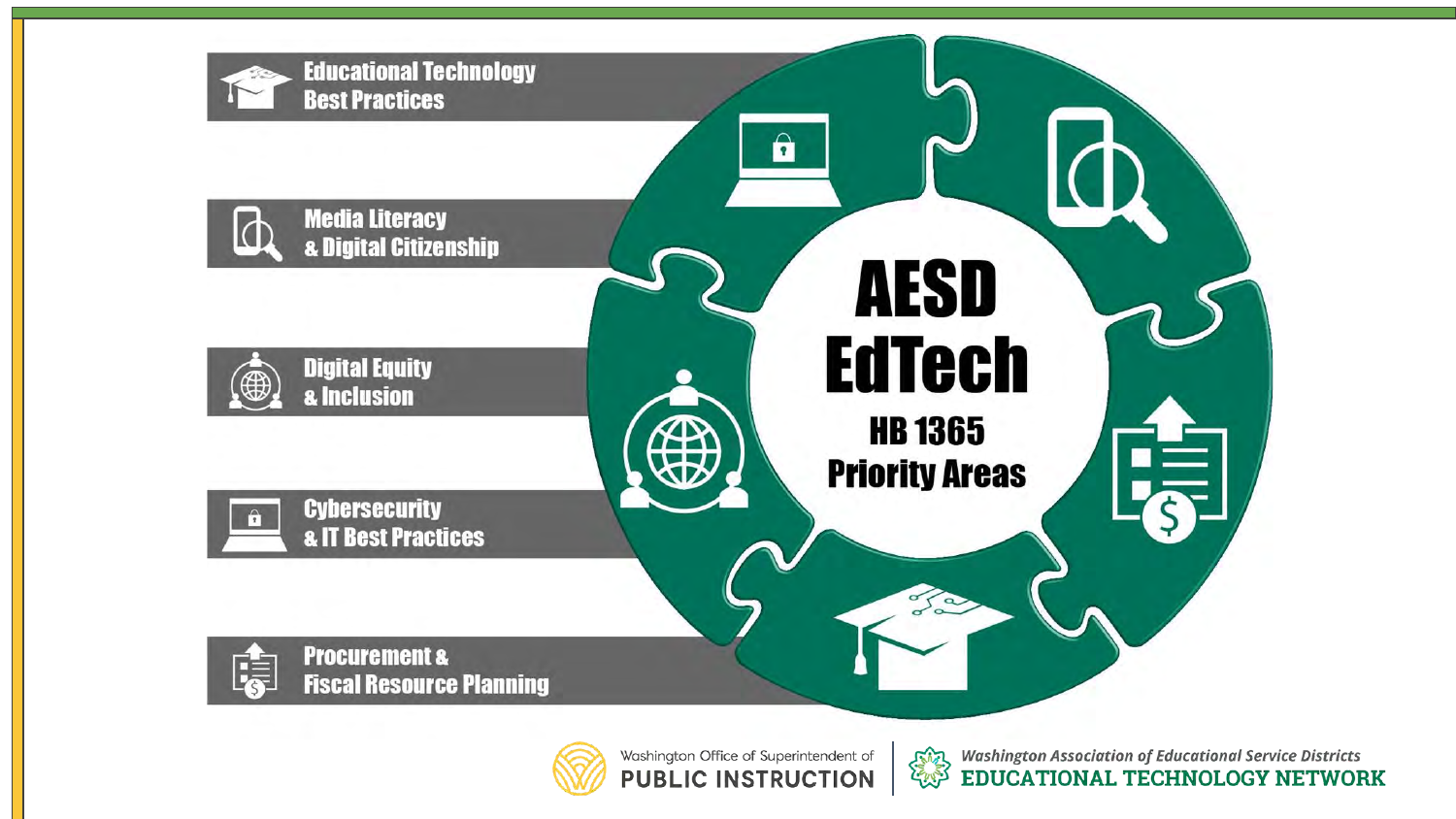### **Education Technology Best Practices**

- **An edtech tool is only useful if it addresses a student learning need**
- **Moving students from consumers to creators**
- **Tools & Philosophies are intertwined**
- **Opportunities for student voice and choice**
- **It's about outcomes, not just engagement**
- **If it solves a problem or a learning need, it's valuable**



**CATIONAL TECHNOLOGY NETWORK** 



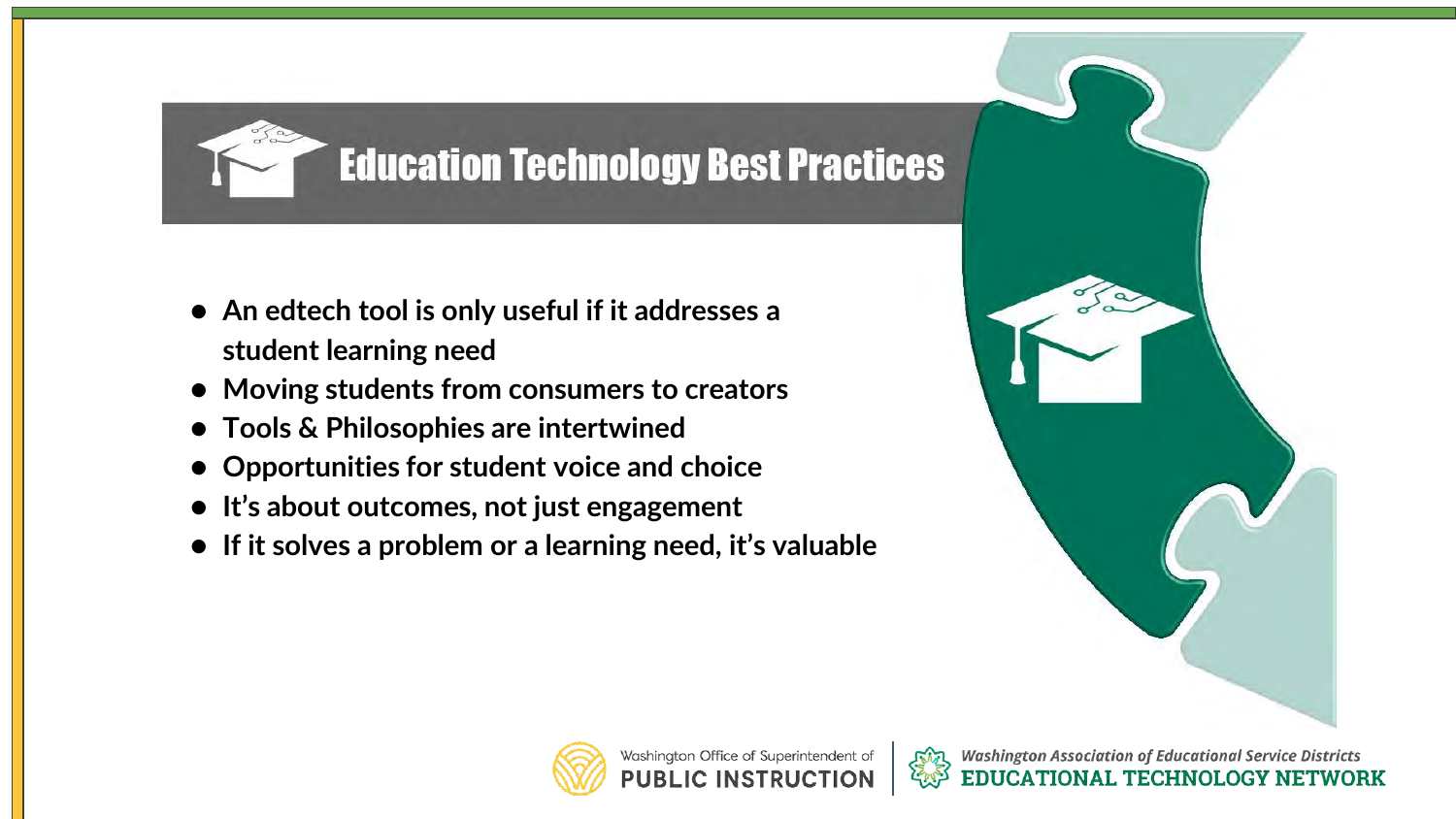

### **Digital Equity & Inclusion**

- **Removing barriers to access wherever they are found (connectivity, devices, accessibility, etc)**
- **Digital Navigation Services and Asset Mapping**
- **Accessibility Guidelines and Best Practices for online courses and content**
- **Digital Equity & Inclusion Grant Round 1**
	- **Impacts (Reaching schools that normally don't apply to grants, filling gaps between ECF and Erate and levies,etc**
	- **Landscape**





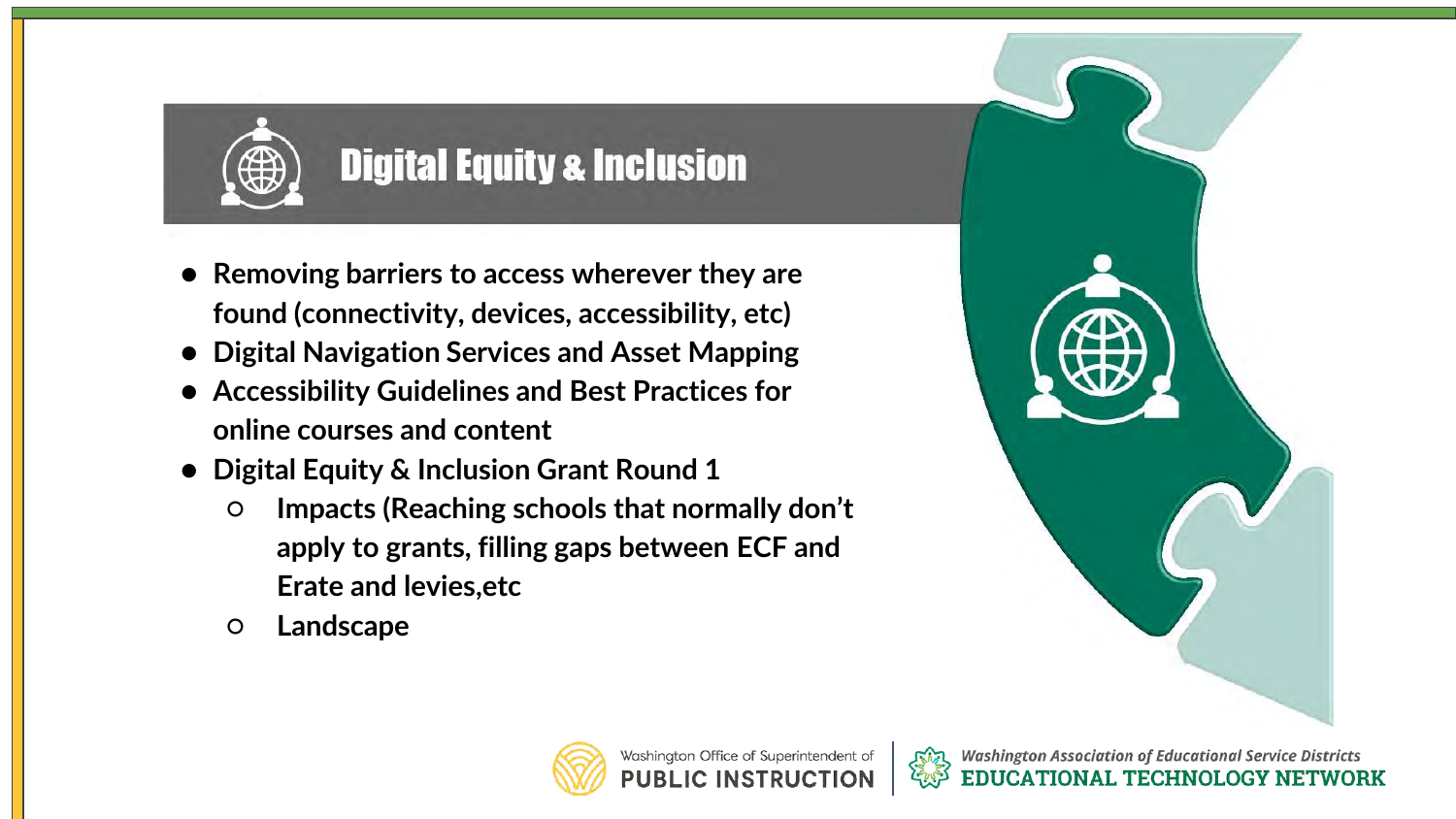### **Media Literacy & Digital Citizenship**

- **Media Literacy - to think critically about the messages created and consumed through various forms of media**
- **Digital Citizenship – to use technology safely, responsibly, ethically, and kindly**
- **Can be taught, modeled, and integrated in every subject**
- **Supported by OSPI Grants**
- **To empower students with skills and knowledge to effectively navigate and make their voices heard in the digital world**



**CATIONAL TECHNOLOGY NETWORK** 



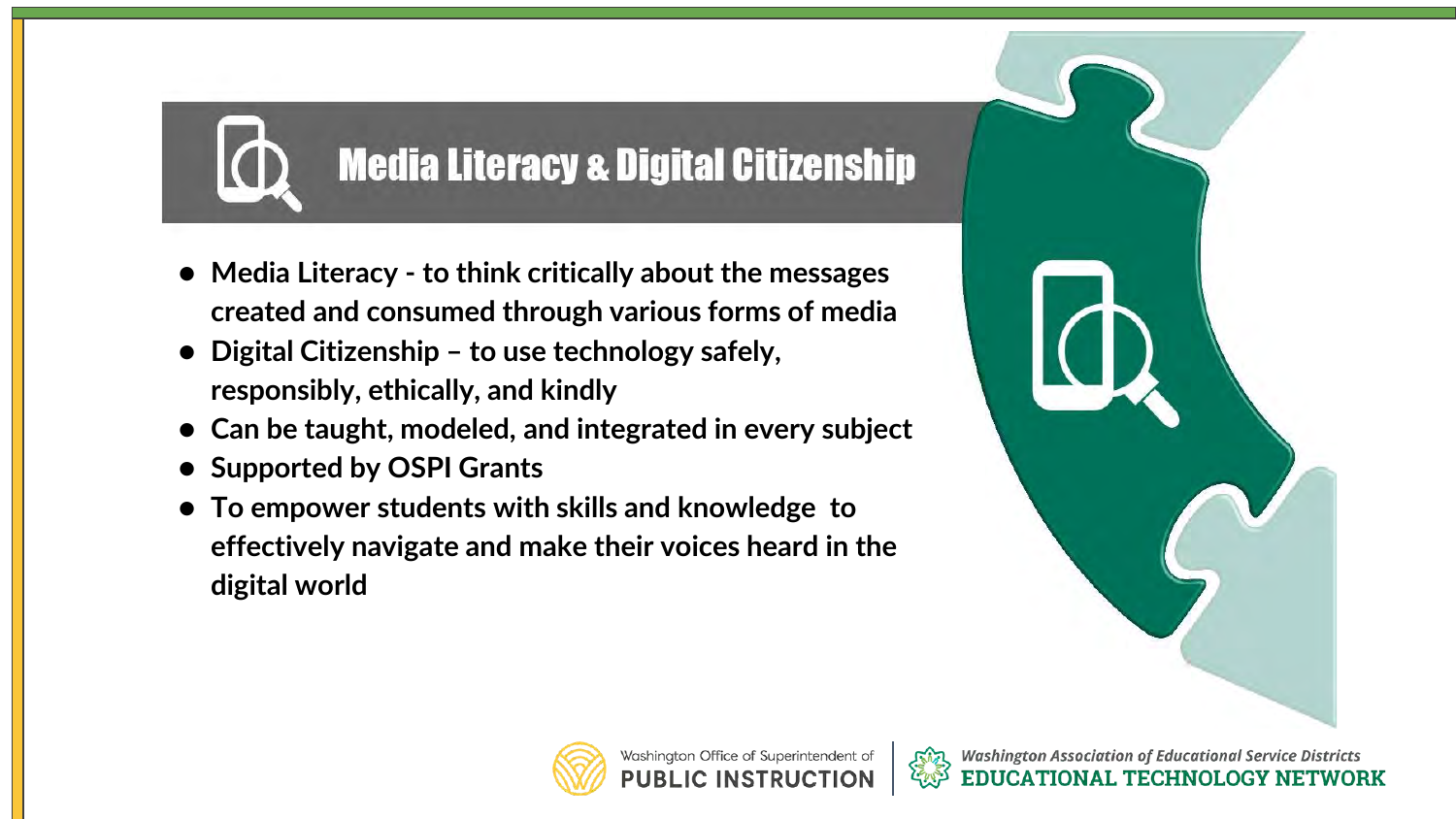### **Cybersecurity & IT Best Practices**

● **Growing preparation, effectiveness, and resilience in whole-district Cybersecurity initiatives**

 $\sqrt{2}$ 

- **Encouraging "safe innovation" – balancing needs for security with supporting innovative teaching and learning**
- **Building awareness of, and compliance with, data policies such as COPPA and FERPA**
- **Increasing staff technology skills, comfort, and selfreliance**
- **Supporting teaching and learning through effective, efficient and equitable through tech management plans, infrastructure, and practices**





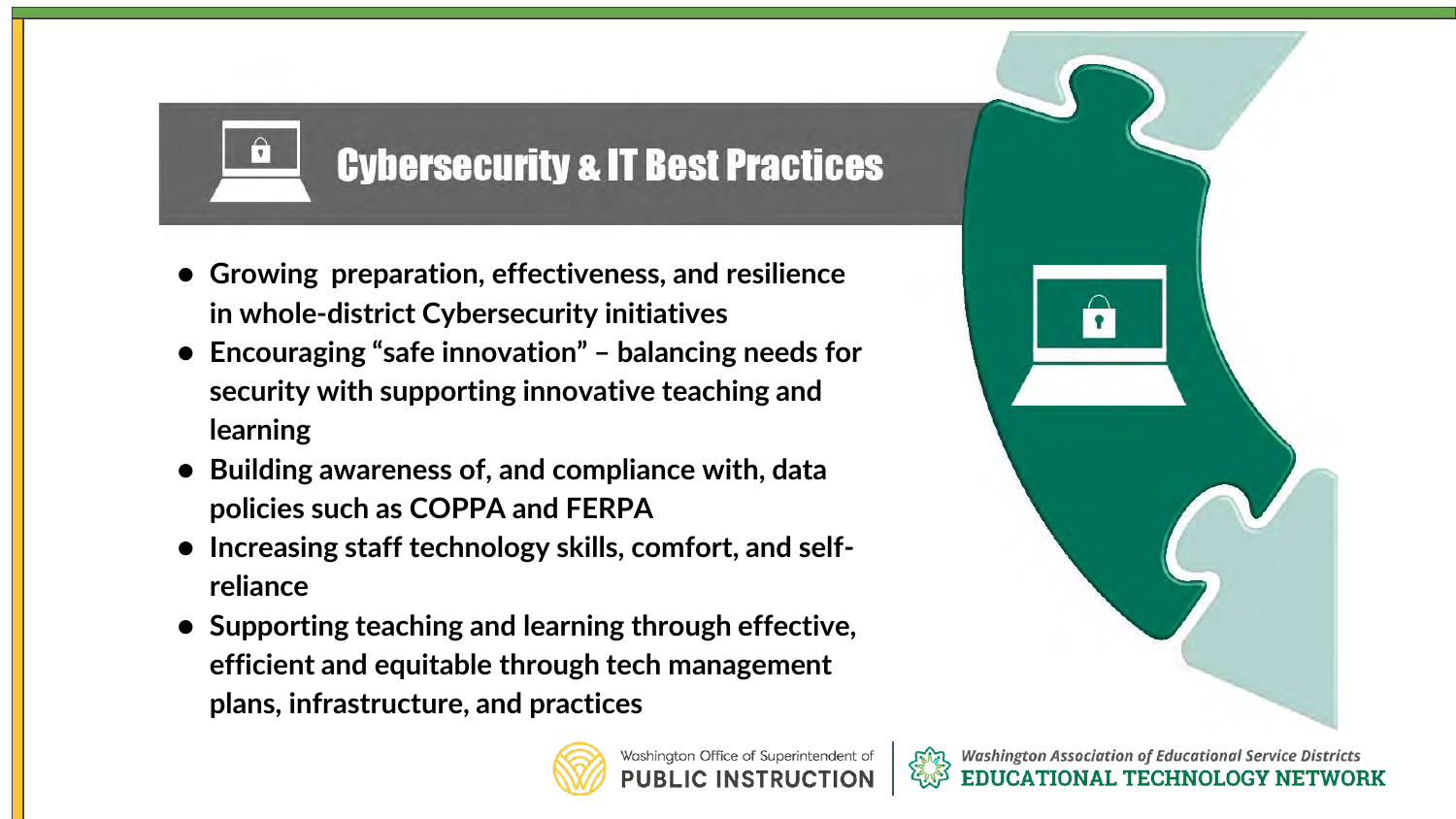

**Procurement & Fiscal Resource Planning** 

- **This collaboration between the OSPI, AESD, and the nine ESDs across Washington state provides FREE educational technology procurement support to all interested districts through ESD 112.**
- **Involves services such as:** 
	- **negotiating for local school district purchasing and leasing of learning devices and peripheral devices,**
	- **learning management systems, cybersecurity protection,**
	- **device insurance,**
	- **other technology-related goods and services.**
- Statewide procurement support resources available
- **Separately, OSPI supports are available for ECF and E-Rate**





**CATIONAL TECHNOLOGY NETWORK**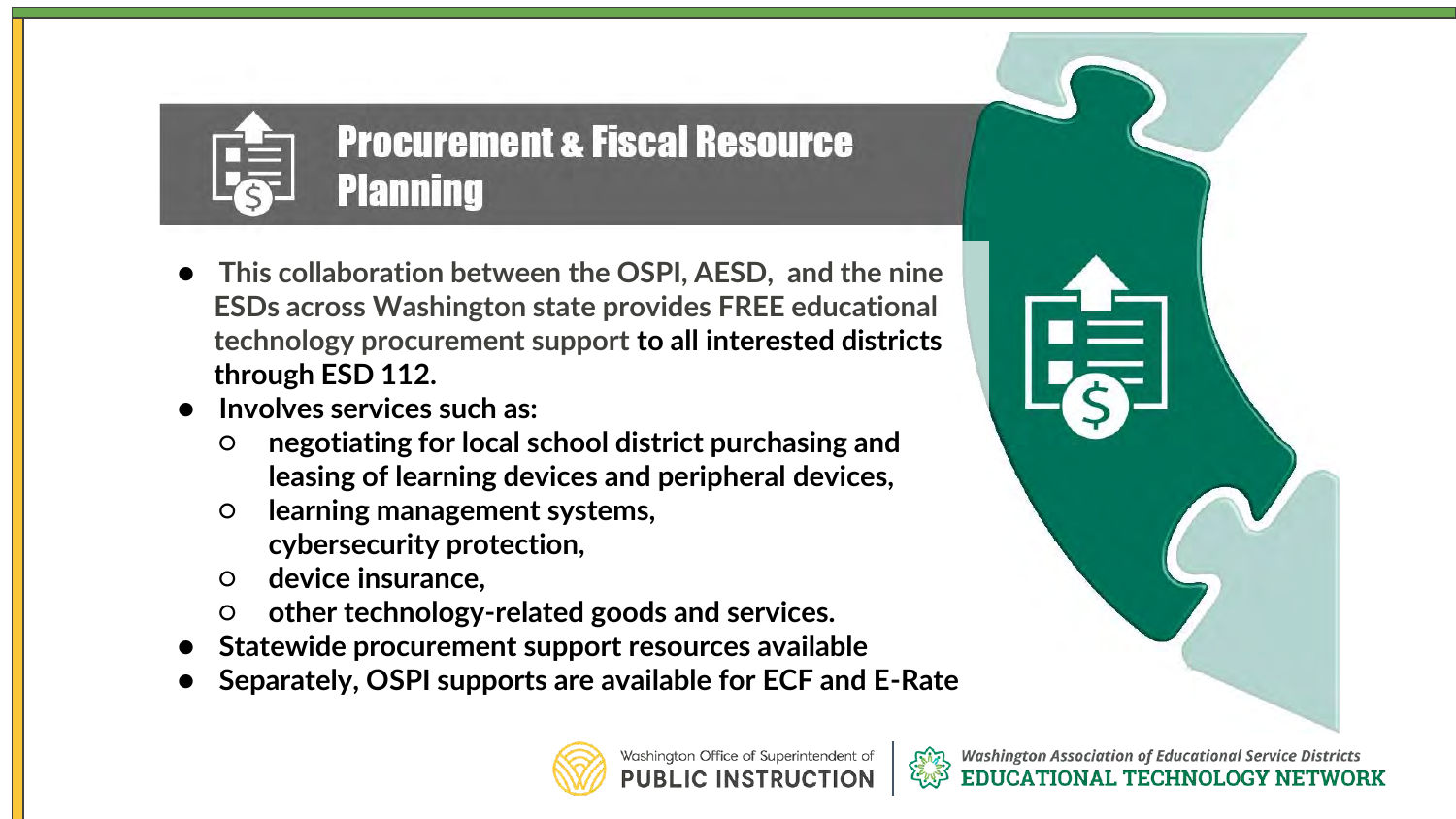## Statewide EdTech Professional Learning Sign up today!

Statewide EdTech Professional Learning can be found at pdEnroller Search tag: #EdTech

Educational Technology Best Practices

**LMS 101s, Best Practices for Continuous** learning and , REN Digital Equity & Inclusion Media Literacy and Digital Citizenship Cybersecurity and IT Best Practices - TBD Procurement and Fiscal Resources - TBD

#### **Additional resources:**

[AESD](https://learn.waesd.org/)

pdEnroller Choose Region Clock Hours \* Register <a>
<a>
</a>
</a>
</a>
<a>
<a>
Register <a>
<a>
<a>
</a>
<a>
<a>
</a>
Log Ir 13 Found All Regions . Search Title, Event Id, or Clock Hour **自 Calendar** Q Search **ESD Remote Learning**  $(ERL)$ Status AESD Professional Learning On Demand: LMS 101 - Seesaw #137405 Ongoing Register Online Only (VAK0457) 6 Clock Hours 1 STEM **Upcoming Only** #137408 AESD Professional Learning On Demand: LMS 101 - Microsoft Teams Register Ongoing Ongoing Froo  $NAKD456$ **E Clock Hours 1 STEM** Credits Clock Hours #137410 Ongoing AESE Free Register AESD Professional Learning On Demand: LMS 101 - Canva STEM O (VAK0458) 6 Clock Hours 1 STEM Equity #137411 Ongoing AESD Professional Learning On Demand: LMS 101 - Google Classroon AESD Free Register Subjects **NAKO459** 6 Clock Hours 1 STEM **Education** #137412 AESD Professional Learning On Demand: LMS 101 - Schoology Register Technology 厦 **NAKO450** 6 Clock Hours 1 STEN Mathematic 日 English Language Arts #137637 Ongoing WINforCS Professional Network Free Register  $(FLA)$  $(SPEO153)$ **6 Clock Hours 6 STEN** Social Emotional Professional Learning #139218 Ongoing NorthSound EdTech Group NWEST Free Register 9 Clock Hours Audiences K-12 Teachers #139391 Ongoing Adaptive Technology to Support Multilingual Learners **NWFSD** \$25.00 Register **Flementary Teacher** D 3 Clock Hours 3 Fourth Middle School Teacher #138024 Ongoing AESD EdTech Regional Educator Network Register Free Special Education  $NAK0546$ 25 Clock Hours 15 STEN Teacher Teache Ø ESD 112 #140684 Ongoing Exploring STEM Part 4: Classroom Activities and Techniques that Support STEM Literacy \$15.00 Register High School Teacher E VAK095 3 Clock Hours 3 STEN



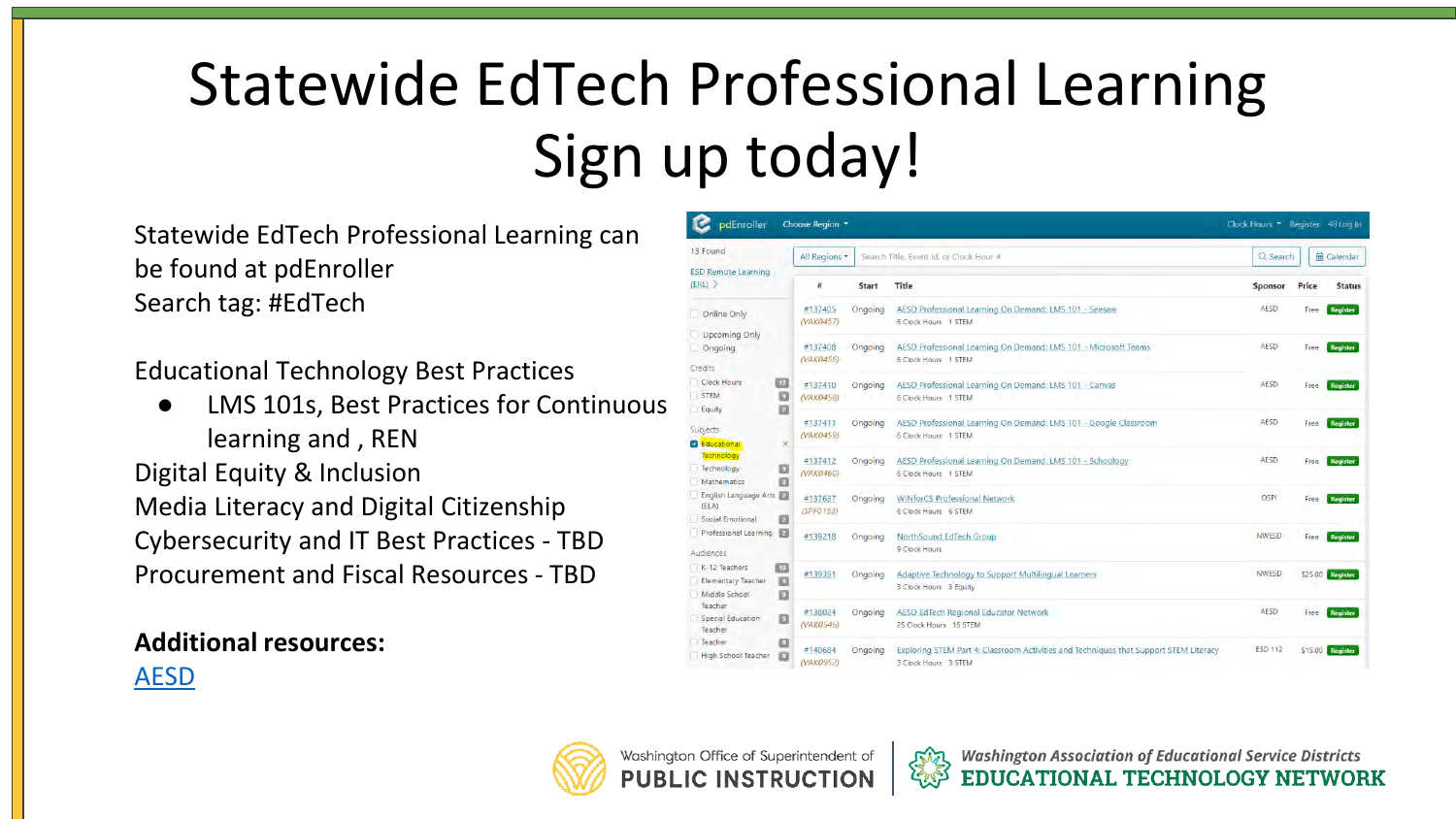## Statewide EdTech Opportunities Coming Soon!

#### Professional Learning

- **Digital Navigation Course**
- Media Literacy and Digital Citizenship Ambassadors Program
- Media Literacy across the Curriculum
- Digital Tools for Personalized & Blended Learning
- School Administrators Effective Use of Educational Technology
- Creating and Publishing Interactive Fiction with Twine
- Professional Growth Planning (PGP) Course (June/July start)
- Additional professional learning materials and opportunities available in August

## Grant Opportunities Next School Year

- **[OSPI Media Literacy & Digital Citizenship](https://www.k12.wa.us/policy-funding/school-technology/media-literacy-digital-citizenship)**
- **[Digital Equity & Inclusion Grant](https://www.k12.wa.us/policy-funding/grants-grant-management/digital-equity-and-inclusion-grant)**